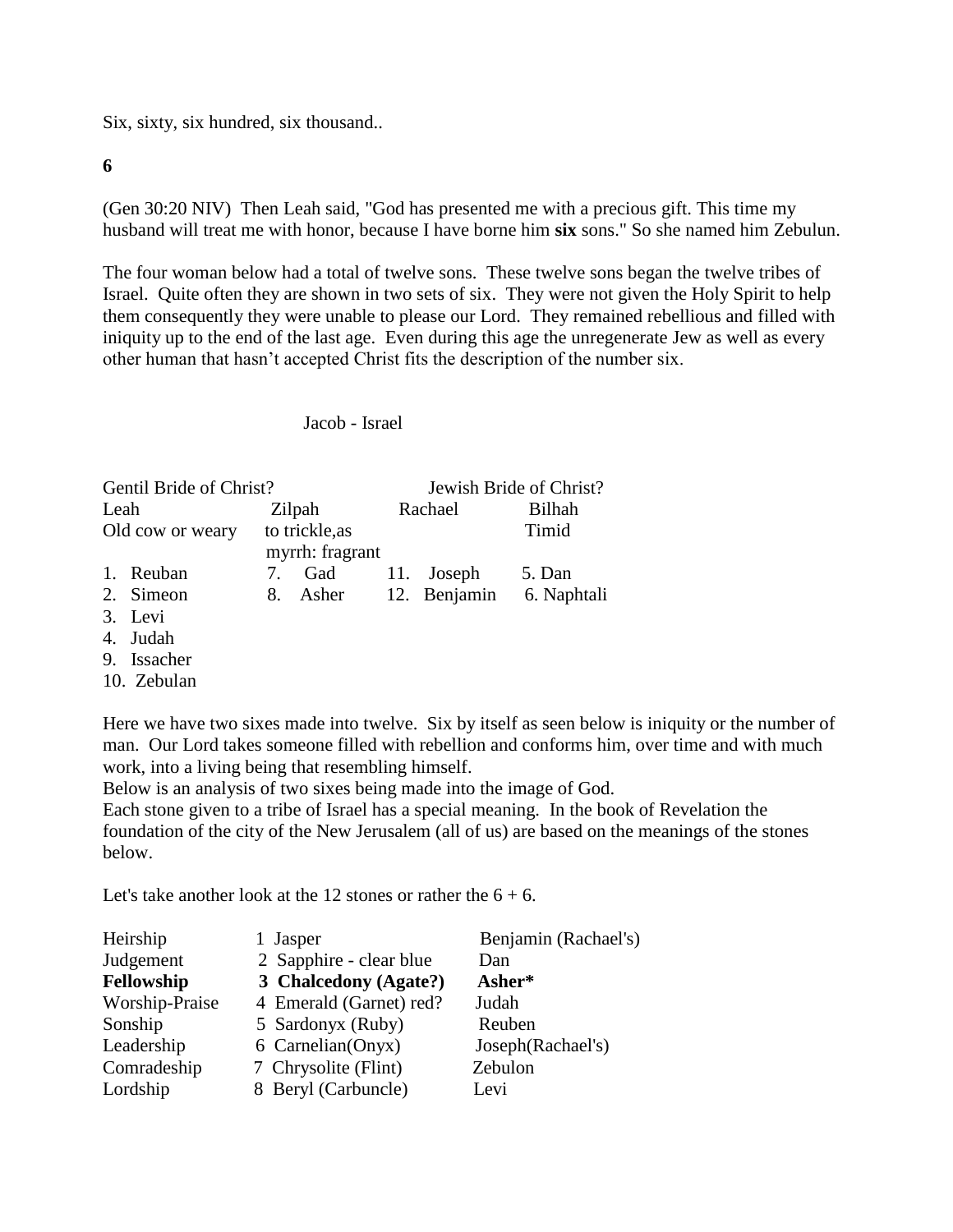| Scholarship   | 9 Topaz                              | Simeon |  |  |
|---------------|--------------------------------------|--------|--|--|
| Workmanship   | 10 Chrysoprase (alabaster?) Naphtali |        |  |  |
| Companionship | 11 Jacinth (Opal)                    | Gad*   |  |  |
| Partnership   | 12 Amethyst (Lapiz lazuli) Issachar* |        |  |  |
|               | a rich purple-blue stone, royalty.   |        |  |  |

With the scriptures below we can derive the meaning of six.

(Exo 16:26 NIV) **Six days you are to gather it**, but on the seventh day, the Sabbath, there will not be any."

(Exo 20:9 NIV) **Six days you shall labor** and do all your work,

(Exo 20:11 NIV) For in **six days the LORD made** the heavens and the earth, the sea, and all that is in them, but he rested on the seventh day. Therefore the LORD blessed the Sabbath day and made it holy.

(Exo 21:2 NIV) "If you buy a Hebrew servant, **he is to serve you for six years**. But in the seventh year, he shall go free, without paying anything.

(Exo 23:10 NIV) "**For six years you are to sow** your fields and **harvest the crops**,

(Exo 23:12 NIV) "**Six days do your work**, but on the seventh day do not work, so that your ox and your donkey may rest and the slave born in your household, and the alien as well, may be refreshed.

(Exo 31:17 NIV) It will be a sign between me and the Israelites forever, **for in six days the LORD made** the heavens and the earth, and on the seventh day he abstained from work and rested.'"

In the above scriptures we see six is related to time spent working by man  $\&$  by the Lord. I suppose we could ask the question what is this work to lead to? Six days, or six periods of time, apparently is sufficient to accomplish something. Or it is enough time for the Lord to prove a point, or both. In any case seven is a day of completion. If we consider that the Lord has been working for six millennia and we now are at the end of the "sixth day" as a day of the lord is viewed as a thousand years. Then we should be expecting a great time of cleansing and completion. Jesus stated: "I have come to kindle a fire and how I wish it were kindled". It wasn't time at the beginning of this age 2000 years ago for the fire (a time of great cleansing for us but destruction for the unbeliever.)

Two thousand years is viewed as an age or a day and a night. The seventh day or millennial day is very close now. Jesus mentioned that at the end of this age there would be the greatest apostasy that had ever existed. He was going to cut the time short for the sake of the elect. At the end of this age will be a time of great deception and a time of great testing. Our Lord's "tester of fine metal" would naturally be Satan unleashed. He represents the tester of fine metal and we are that metal that will eventually come forth as pure gold (righteousness). An ideal individual to point out to the bride her weaknesses leading to repentance. Several times we see this individual incarnate in a person whose gamatrea is noted to be 666. But we are getting ahead of our selves with that number so lets' go back to finding the correct interpretation of the number six.

(Exo 25:32 NIV) **Six branches** are to extend from the sides of the lampstand--three on one side and three on the other.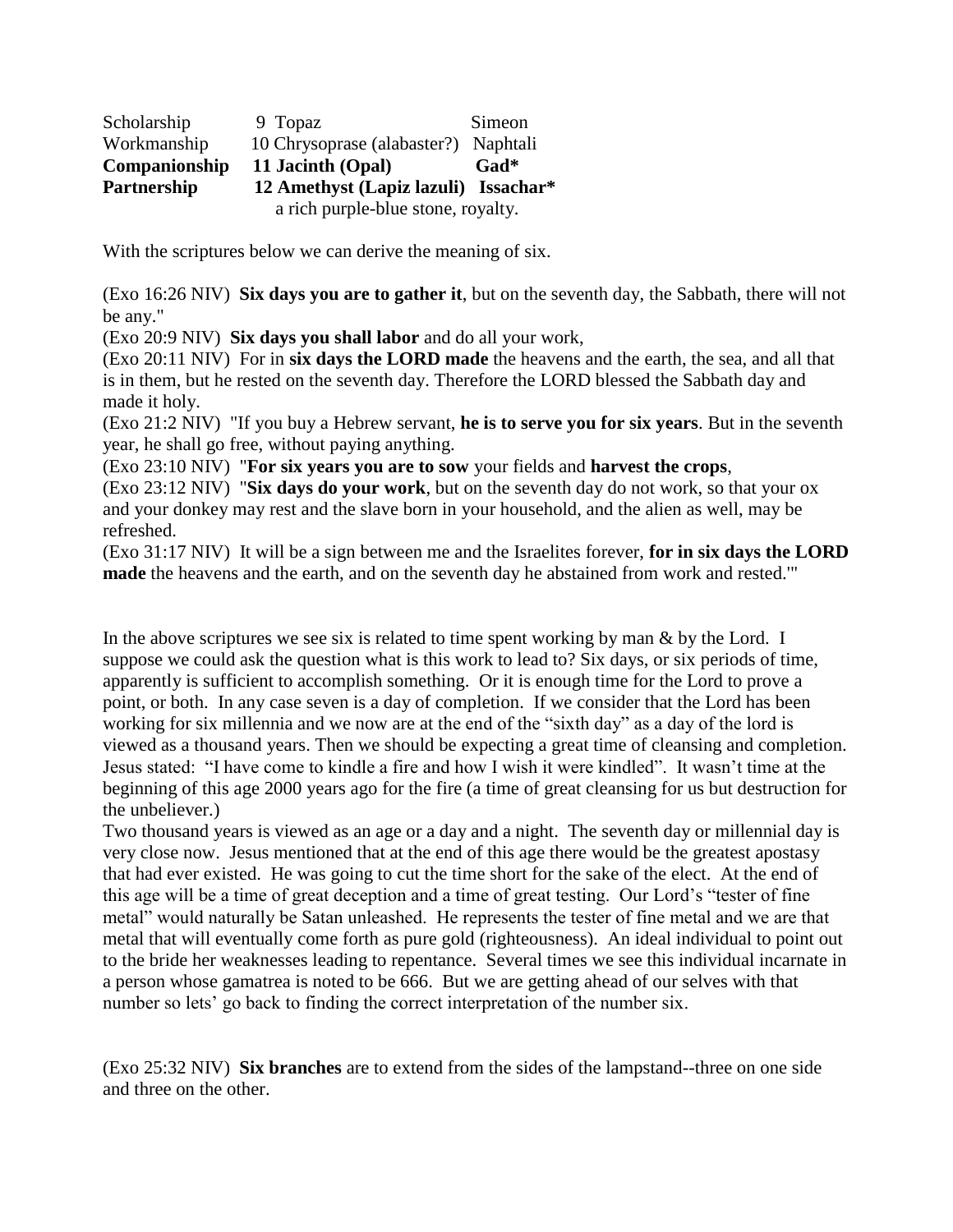(Exo 25:35 NIV) One bud shall be under the first pair of branches extending from the lampstand, a second bud under the second pair, and a third bud under the third pair--**six branches** in all.

These six branches are to show forth light (truth). Six though seemingly unclean is to be fashioned after a time of work into an individual capable of giving light particularly (only) when united with the other six. Six were to judge = curses, law and six were to bless = grace? If this is viewed in light of the meaning of the number 12 (which is thought to mean given authority to rule or work on those that belong to the bride). Our Lord is able to bring light or truth out of something that is dark. We read the Old Testament and are allowed to see much truth even though the people 6  $\&$  6 were spiritually dead.

(Exo 26:9 NIV) Join five of the curtains together into one set and the other six into another set. Fold the **sixth curtain double** at the front of the tent.

At the end of the sixth day the double portion is to be given at the Sabbath or the day of Jubilee.???? A double portion of purging in the fire results in a capacity to rule and reign with Him.

(Exo 26:22 NIV) Make **six frames** for the far end, that is, the west end of the tabernacle, Two sixes. One at the beginning of the tent and one at the end of the tent. 12 total. (Exo 28:10 NIV) in the order of their birth--six names on one stone and the remaining six on the other.

We are shown a type above of a primitive "house of the Lord" and see that the number six is utilized in it. Combining the two sixes we get twelve which is an acceptable number for our Lord.

(Lev 24:6 NIV) Set them in **two rows, six in each row**, on the table of pure gold before the LORD.

Even on this table of gold (righteousness) one six is not enough. There must be a total of twelve.

(Lev 25:3 NIV) For six years sow your fields, and for six years prune your vineyards and gather their crops.

Time to sow and reap. Our Lord is interested in fruit production but only in spiritual fruit that is produced by His Spirit.

(Num 7:3 NIV) They brought as their gifts before the LORD **six covered carts** and twelve oxen- an ox from each leader and a cart from every two. These they presented before the tabernacle.

This is a fairly complex type. Twelve (marking the true bride) is shown pulling the six covered carts. Our Lord will not look on sin. But it is a righteous act for each of us to confess our sin and when this happens it is placed "under the blood."

Uncleanness covered. As well as admitted - repentance covers-cleans through the blood of Christ.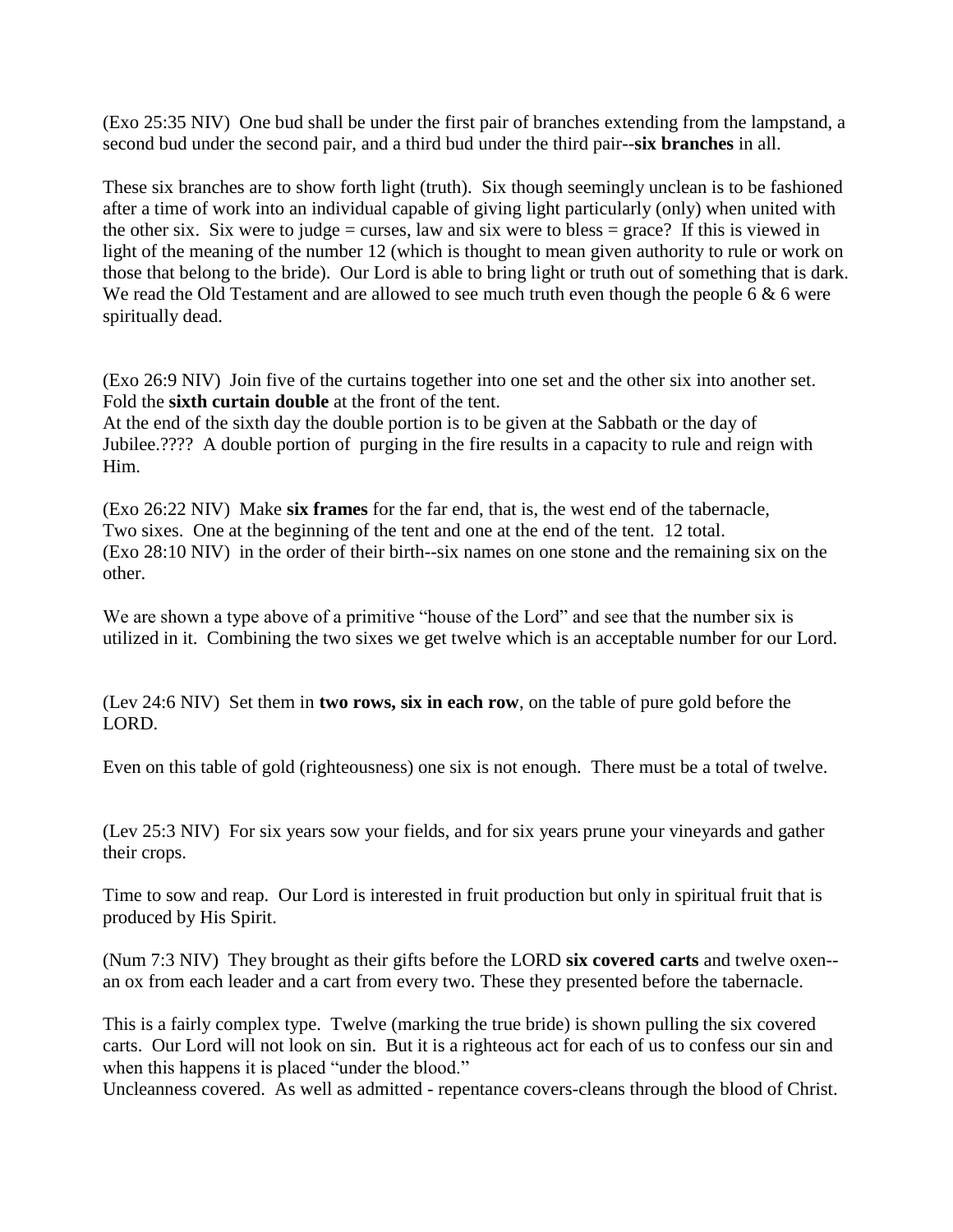The two oxen or those in spiritual leadership positions are to present to the Lord the iniquity of the people covered with the blood of Christ. The leadership works with the atoning blood to pacify wrath. Intercessory prayer for grace and mercy is an important part of this.

(Ruth 3:15 NIV) He also said, "Bring me the shawl you are wearing and hold it out." When she did so, he poured into it **six measures** of barley and **put it on her**. Then he went back to town. (Ruth 3:17 NIV) and added, "He gave me these **six measures** of barley, saying, 'Don't go back to your mother-in-law empty-handed.'

Was she a gentile and her mother in law a Jew? Uncleanness associated with a gift of food again? Food for his people that will be sufficient to get them to the end and accomplish what He so desires? Also enough to share. Will the Christian church be able to feed the Jew in the end? This amount of food is important. It was placed on her and she was to take it back to her mother-in-law. We place our sin on Christ on the cross. If I am aware of someone's sin I will pray for them to come free. This concern for their sin was laid on me.

Jesus calls himself the bread of life. He came at a time when the first harvest of the barley crop was about to come in. This is the first fruits of the grain harvest. When we eat of His Word (bread) we are confronted with truth regarding our sin (6), we repent of it or own it before God (8) we then are washed by the Word and our sin is taken away. We look into the Word and recognize our sin. Could the above be a type of the gentile church in the end days taking the plan of redemption to their Jewish brethren? Showing someone their sin or having them come to repentance for it would be akin to laying six measures of barley on someone.

(Num 35:6 NIV) "**Six** of the towns you give the Levites will be cities of refuge, to which a person who has killed someone may flee. In addition, give them forty-two other towns.

A refuge for the "unclean" from those seeking vengeance? Is not our Christ a refuge from the Law that demanded our death due to our iniquity? But this is true only when we repent.

(Deu 15:18 NIV) Do not consider it a hardship to set your servant free, because his service to you these **six years** has been worth twice as much as that of a hired hand. And the LORD your God will bless you in everything you do.

A period of time necessary for cleansing? A servant works for nothing night and day but the hired man goes home. Could this "twice as much" refer to the double portion spoken of so many places in scripture that is given to those that serve our God and share in his trials during the great fire of the tribulation week?

(Deu 16:8 NIV) For six days eat unleavened bread and on the seventh day hold an assembly to the LORD your God and do no work.

A time period to feed on "unleavened bread" (possibly the Word provided by our Christ) for a period of time necessary to cleanse or take away iniquity, to consecrate.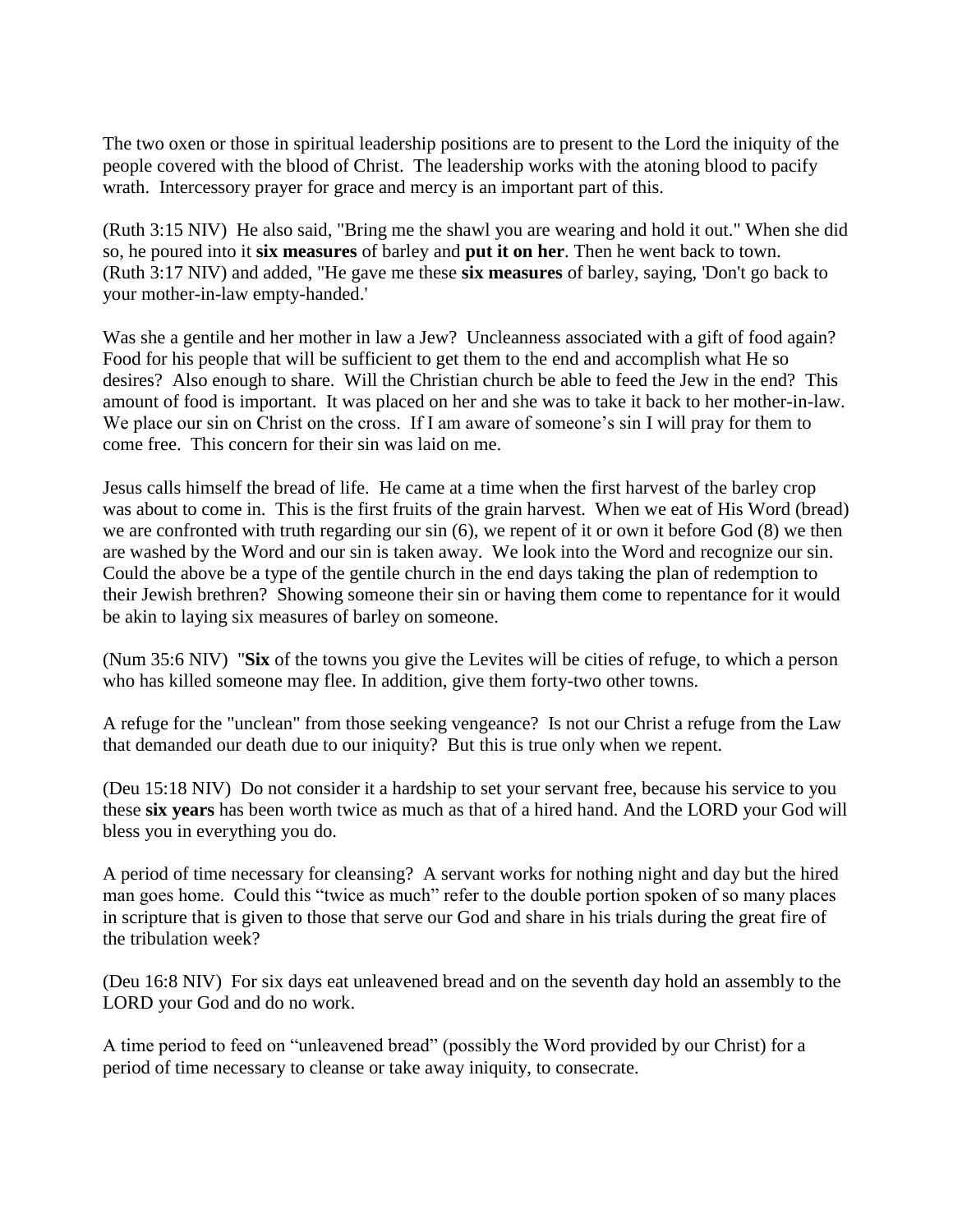(Josh 6:3 NIV) March around the city once with all the armed men. Do this for **six days**. (Josh 6:14 NIV) So on the second day they marched around the city once and returned to the camp. They did this for six days

Work, battle, or struggle for a period of time. This was to cleanse the Land of the Cannanites an unclean people! All of this was to prepare a place to live for the children of God and then the Lord could live within them.

(2 Sam 6:13 NIV) When those who were carrying the ark of the LORD had taken **six steps**, he sacrificed a bull and a fattened calf.

A sacrifice to cover uncleanness so as to prevent judgment and the accompanying justice that might follow?

(1 Ki 10:19 NIV) The throne had **six steps**, and its back had a rounded top. On both sides of the seat were armrests, with a lion standing beside each of them.

(1 Ki 10:20 NIV) Twelve lions stood on the six steps, one at either end of each step. Nothing like it had ever been made for any other kingdom.

Twelve from two sixes. A perfectly obedient servant was created from an unclean imperfect situation or individuals? It is Christ's work in us that does the transformation. Solomon is a type of the risen Christ. To walk up six steps to the throne is akin to covering sin or iniquity with his blood.

(2 Ki 11:3 NIV) He remained hidden with his nurse at the temple of the LORD for **six years** while Athaliah ruled the land.

Time for cleansing to occur or perhaps waiting for growth-maturation or for iniquity to reach its fullness?

(1 Chr 26:17 NIV) There were six Levites a day on the east, four a day on the north, four a day on the south and two at a time at the storehouse.

East is a position reserved for Christ the Judge. The number six may indicate attributes to be judged.

Below, hidden in the Old Testament, is probably the best explanation of the type of the number and purpose of six.

(Est 2:12 NIV) Before a girl's turn came to go in to King Xerxes, she had to complete **twelve months** of beauty treatments prescribed for the women, **six months with oil of myrrh** and **six with perfumes and cosmetics.**

Time to test and tempt in order for an individual to see their weakness (be confronted with their need) that they might repent and be cleansed. Remember Peter's time of testing. Satan was allowed to test him and after the testing he saw his weakness and understood his need for the Lord's strength. From this weakness (his recognition of his own uncleanness & self will) he had developed within him meekness and lowliness of heart. This is the beauty or completeness the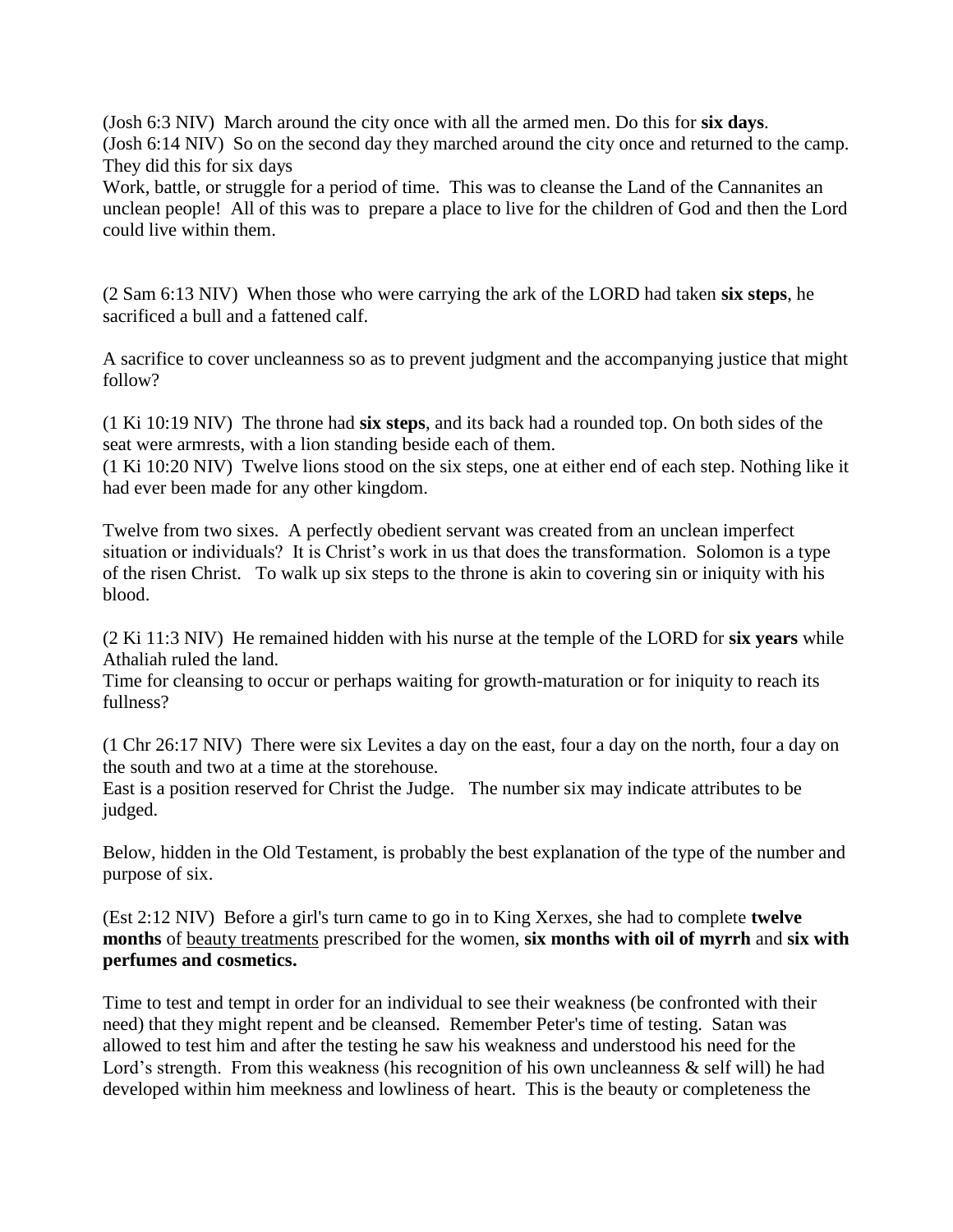Lord loves (12 total), an instrument brought to perfection. It is a perfume onto the Lord like His own scent. We can look at the above as a time of preparation before we are allowed into the presence of our Lord.

(Prov 6:16 NIV) There are **six things the LORD hates**, seven that are detestable to him:

If indeed six means iniquity our Lord would indeed hate it as he is a holy God.

(Isa 6:2 NIV) Above him were seraphs, each **with six wings**: With two wings they covered their faces, with two they covered their feet, and with two they were flying.

The number six here perhaps give a clue as to the origin of these four beings. Four of them...... each with six wings, so..... two twelve's and yes the best at the end of our age...... 24 which marks mature leadership. Each had four faces in Ezekial. These do compare to the four faces of Christ as shown in the four gospels. The head is Christ, our head. The body with six wings indicates church leadership that are very concerned with the cleanness of the body of Christ under them at the end of the age. They would confront sin, but with the motive of restoration. A portion of the new guardian cherub! Three sets of twos indicate that they have been given grace to understand their sin and repent of it. Power to fly with wings is the God given ability to perform our Lord's directives in Love. Four sets of six marks those derived from the world to minister to the world. Two sets of twelve combines the best from the Messianic Jew and the Messianic Gentile or the number twenty-four that combines the attributes of law and grace.

(Ezek 9:2 NIV) And I saw **six men coming from the direction of the upper gate**, which faces north, each with a deadly weapon in his hand. With them was a man clothed in linen who had a writing kit at his side. They came in and stood beside the **bronze altar**.

This occurs at the time of the end during the tribulation week.

Unclean minions of judgment ready to execute vengeance & refinement lead by our Lord. Bronze  $=$  judgment. All will be confronted with their sin. Those that repent will be given grace. Those that do not will be destroyed. In the end these agents of justice will be sacrificed at the altar of Jerusalem when our Lord returns.

(Ezek 40:5 NIV) I saw a wall completely surrounding the temple area. The length of the measuring rod in the man's hand was **six long cubits**, each of which was a cubit and a handbreadth.

He measured the wall; it was one measuring rod thick and one rod high or six by six. The wall keeps out the vile, the disobedient, or keeps the sanctity of the inner courts. The measuring rod could be a tool for judging, discerning? He may be checking for the attributes he seeks in this living wall of flesh. He has been asked to measure the final temple for the Israelites (church), where he will "reside forever". Actually that which judges is the law. Christ judges with compassion. This wall is to keep anyone designated with the number six outside. That is its' purpose. We are the new guardian cherub that is to protect the sanctity of our husband. When we do confront sin in an individual what matters is their response to the mirror we show them.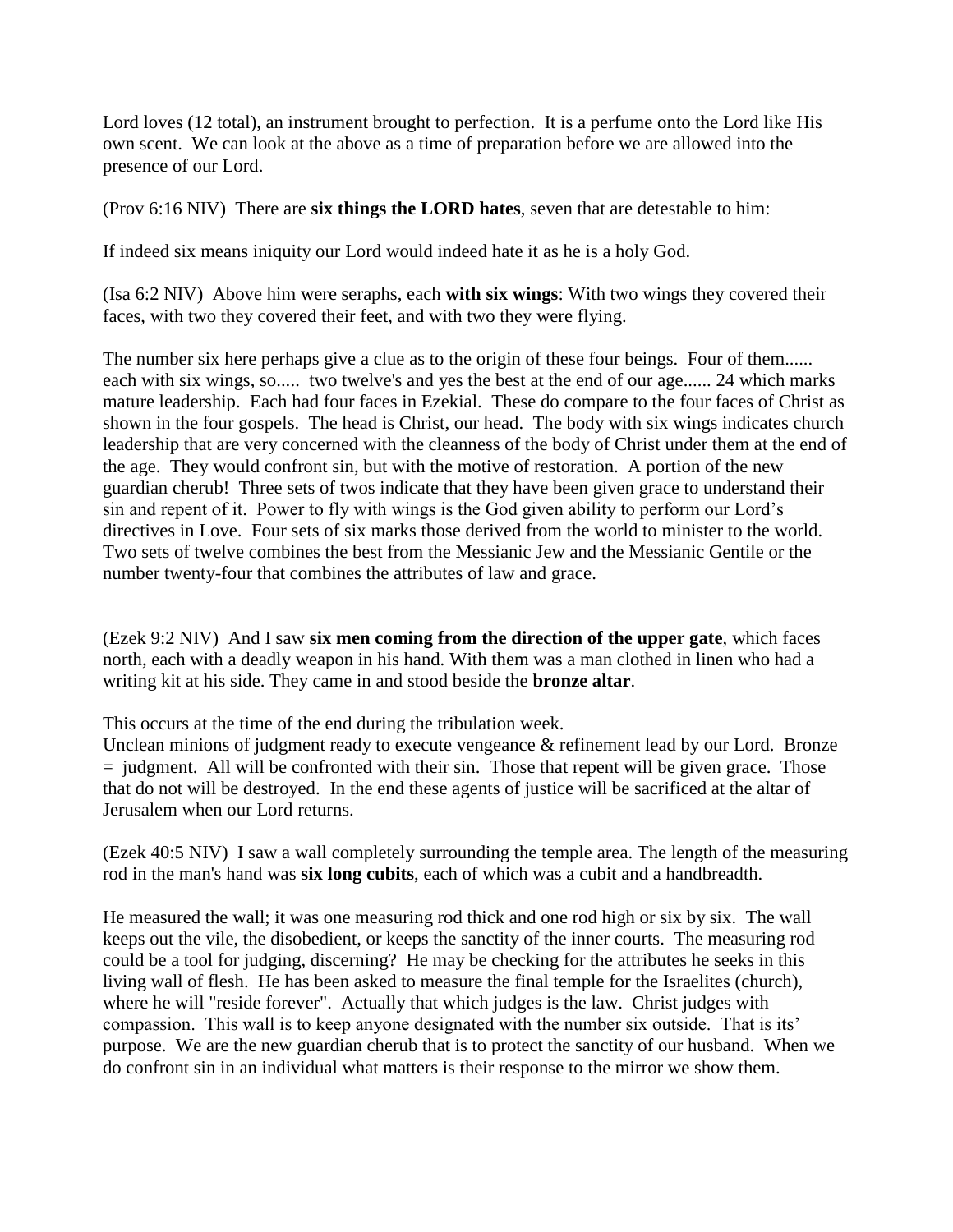Repentance begins the process of sanctification that will eventually allow them to pass through the wall. Conversely a refusal to repent will keep them outside and far away from the Lord.

(Ezek 41:1 NIV) Then the man brought me to the outer sanctuary and measured the jambs; the width of the jambs was **six cubits** on each side.

(Ezek 41:3 NIV) Then he went into the inner sanctuary and measured the jambs of the entrance; each was two cubits wide. The entrance was **six cubits** wide, and the projecting walls on each side of it were seven cubits wide.

(Ezek 41:8 NIV) I saw that the temple had a raised base all around it, forming the foundation of the side rooms. It was the length of the rod, six long cubits.

(Ezek 46:1 NIV) "'This is what the Sovereign LORD says: **The gate of the inner court facing east is to be shut on the six working days**, but on the Sabbath day and on the day of the New Moon it is to be opened.

Possibly the use of sixes to designate opening indicates that iniquity must be taken care of before entering. This temple would be the finished apostleship belonging, in part, to The Two and would examine those that would enter for iniquity. It is interesting that the inner court is only open on the Sabbath and the new moon. It seems at the end of this age that the inner court is to be opened after the tribulation week is over.

(Mat 17:1 NIV) After six days Jesus took with him Peter, James and John the brother of James, and led them up a high mountain by themselves.

After a time of preparation, perhaps consecration, they were given a revelation.

(John 2:6 NIV) Nearby stood **six stone water jars**, the kind used by the Jews for ceremonial washing, each holding from twenty to thirty gallons.

Tools for cleansing the unclean. The type of the cleansing water turning into wine could indicate that the Lord's people after being confronted with their sin and washed by His Word would in turn be filled with His Spirit.

The master of the banquet said that he had saved the best wine until last. This "wine" (Holy Spirit empowering) will be served (given) at the end of the age at the culmination of cleansing and consecration of the bride. Those that will be given much will have previously been refined much!

(Acts 11:12 NIV) The Spirit told me to have no hesitation about going with them. These **six brothers** also went with me, and we entered the man's house.

This is when Peter had the scroll come down from the Lord and was told to eat "**unclean**" things. Basically he was being told to allow into the body of the Lord gentiles. Gentiles in the Hebrews eyes were quite unclean. Nevertheless the Lord was going to cleanse them as well. Six went with him to start the process.

(Rev 4:8 NIV) Each of the four living creatures had six wings and was covered with eyes all around, even under his wings. Day and night they never stop saying: "Holy, holy, holy is the Lord God Almighty, who was, and is, and is to come."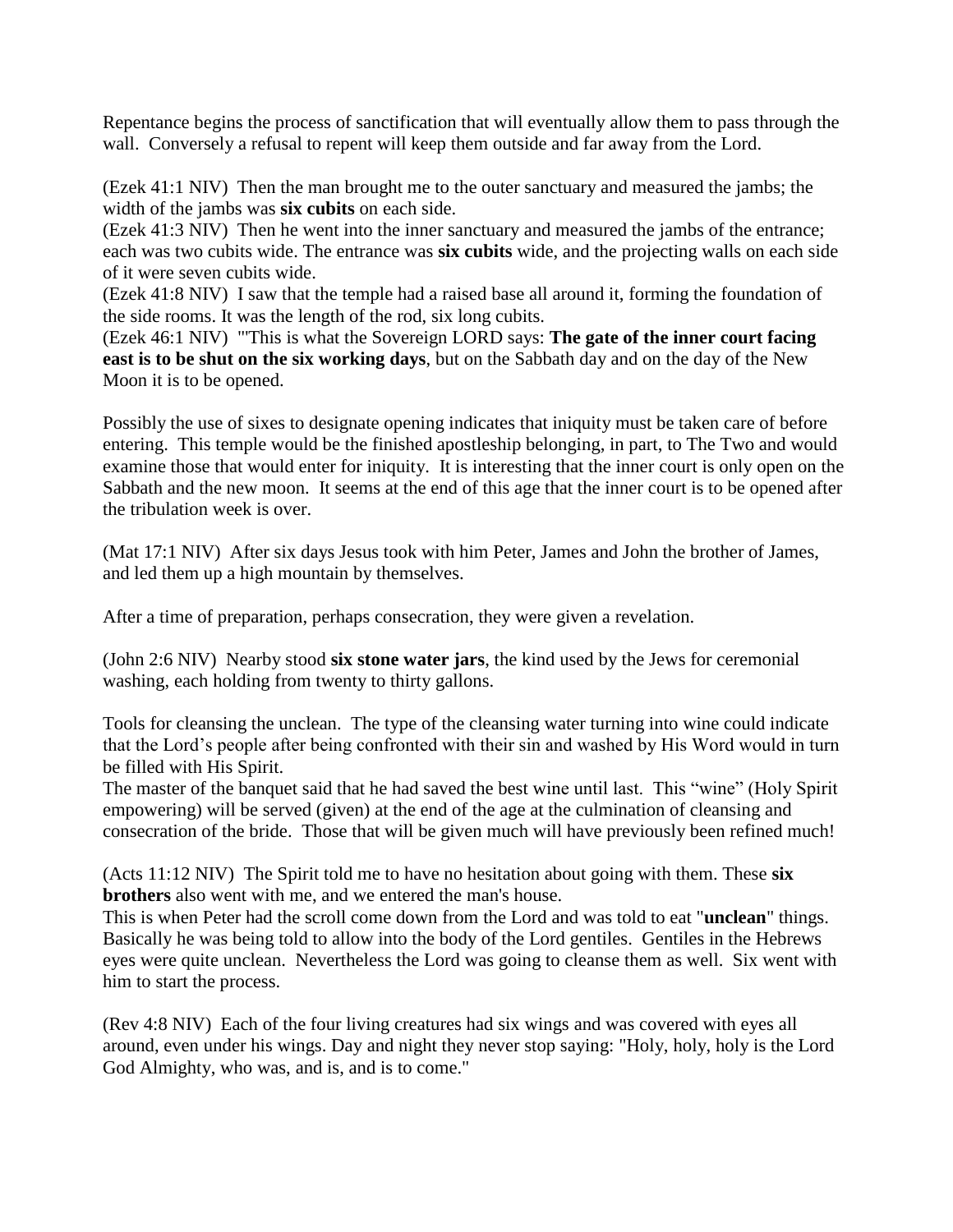The "4 enclosing sides" of the enclosure in which the Lord was carried giving praise & worship. These are made of the Lord's redeemed with Christ attached to the tops of their bodies as the head. The complete morning star with his body attached. The oneness that Christ prayed for those that would come later.

A previously unclean instrument of the Lord, now clean and mature, being used to cleanse his people.

Overview: This number has to do with man, his incompleteness, his imperfection. Man was created on the sixth day or given life. A portion of mankind comes to secular completeness (fullness of iniquity) on that day not desiring God or having God. Another portion will have been confronted with their sin and will come to a position of spiritual consecration. This may well be that time. The secular world could be shown as the incarnating of the evil one within the nations as the beast system. Remember the serpent was also created on the sixth day.

Time to remove iniquity by confrontation from those unclean spirits that he has placed in bodies of flesh for the purpose of redemption leading to everlasting life. This will also be a time to confront iniquity among those of the secular world thereby condemning them to death.

**\_\_\_\_\_\_\_\_\_\_\_\_\_\_\_\_\_\_\_\_\_\_\_\_\_\_\_\_\_\_\_\_\_\_\_\_\_\_\_\_\_\_\_\_\_\_\_\_\_\_\_\_\_\_\_\_\_\_\_\_\_\_\_\_\_\_\_\_\_\_\_\_\_\_\_\_\_\_\_**

**60**

(Num 7:88 NIV) The total number of animals for the sacrifice of the fellowship offering came to **twenty-four** oxen, **sixty rams**, **sixty male goats** and **sixty male lambs** a year old. These were the offerings for the dedication of the altar after it was anointed.

Offerings associated with sacrifice. We do know that in order for us to be clean there must be those that are not clean to refine us with improper motives. When we are brought to the point of repentance and accept Christ then peace is accessible. It seems that often a Christian will be used to make the sacrifice of confrontation and then if they are not listened to then an evil man will be sent. Those with improper motives often are eventually destroyed. Above we see the number 24 which is symbolic of total completion of the process begun with Christ's death on the cross. Three sixties accompany it. Three is a number that designates the tripartite body of the bride. We know the evil one is sacrificed at the end of this age along with his entire body. Could his body be tripartite? There is a connection between the appearance of completion (24) and the significant testing of the tribulation week. Perhaps the three 60s may point to that testing.

(Josh 13:30 NIV) The territory extending from Mahanaim and including all of Bashan, the entire realm of Og king of Bashan--all the settlements of Jair in Bashan, sixty towns, (2 Sam 2:31 NIV) But David's men had killed three hundred and sixty Benjamites who were with Abner.

A tool of the Lord, anointed by the Lord, for destroying & or revealing uncleanness or rebellion.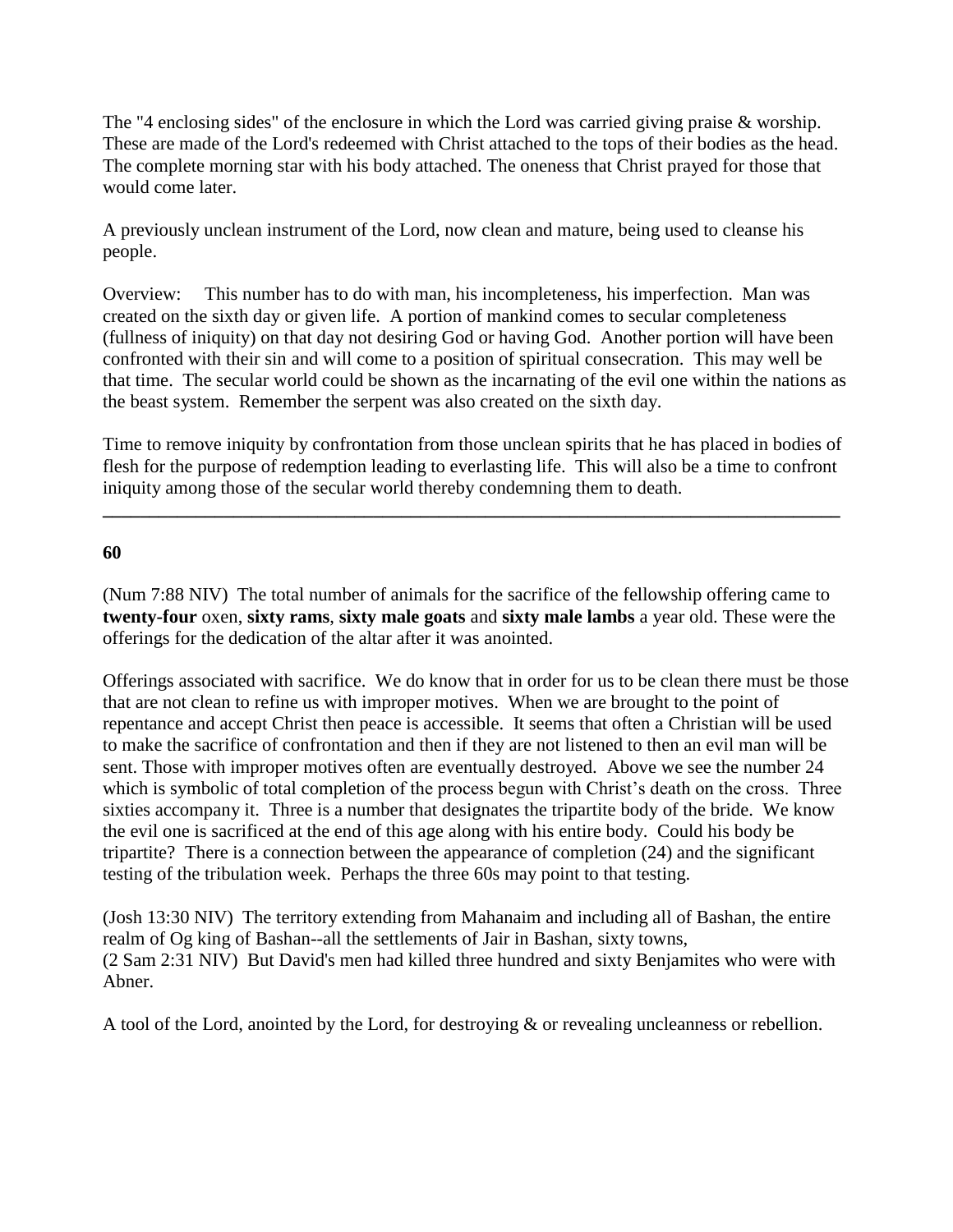(1 Ki 4:13 NIV) Ben-Geber--in Ramoth Gilead (the settlements of Jair son of Manasseh in Gilead were his, as well as the district of Argob in Bashan and its **sixty large walled cities** with bronze gate bars);

Those that would render judgment on unclean vessels. Portions of the land that had to be taken or portions of our spiritual inheritance that we have lost and that the way to is barred with judgment due to our sin. But our Lord will help us break down bars of bronze and gates of iron. It is his will that we become conformed to the image of his son and have our inheritance restored to us.

2KI 25:19 He also took out of the city an officer who had charge of the men of war, five men of the king's close associates who were found in the city, the chief recruiting officer of the army, who mustered the people of the land, and **sixty** men of the people of the land who were found in the city.

After Israel had become utterly corrupt the Lord allowed Nebuchadnezzar and his army to take the country of Israel into captivity. Five is listed that marks uncleanness. Sixty men of the land were also taken to the King of the Chaldeans. All of the above were killed by the King. In this case an instrument of the Lord (Nebuchadnezzar) was allowed to punish (purify) apostate Israel or those that had corrupted the law.

2CH 11:21 Now Rehoboam loved Maachah the granddaughter of Absalom more than all his wives and his concubines; for he took eighteen wives and **sixty** concubines, and begot twenty-eight sons and **sixty** daughters.

In this particular case it may mean that anyone that takes from Satan (the one who accuses and condemns with the law will also produce fruit in keeping with that one.

EZR 6:3 In the first year of King Cyrus, King Cyrus issued a decree concerning the **house of God** at Jerusalem: "Let the house be rebuilt, the place where they offered sacrifices; and let the foundations of it be firmly laid, its height **sixty** cubits and its width **sixty** cubits,

Rebuilding a structure to house the Lord. Consider this, the old guardian cherub was Lucifer. He used the law to guard the sanctity of our Lord. No unclean thing was to come near the Holy Place. Lucifer fell as the law became perverted. The original "house" of the Lord had to be destroyed. The new guardian cherub, the church, also uses the law but to cleanse, but we use grace to restore after cleansing occurs. It would not be unfathomable for the Lord's house to have that number involved in it.

SO 3:7 Behold, it is Solomon's couch, With **sixty valiant men around it**, Of the valiant of Israel.

If Solomon is a type of the risen Christ reigning during the millennial age than the above type would fit. Sixty valiant men surrounding and protecting him would be like a wall. These men would be a part of the guardian cherub that protects His sanctity or holiness. In this case this 60 would not be Satan, the old guardian cherub, but would probably be leadership within the Christian church that is concerned with cleanness. Instead of simply killing the offender, like Satan, these would give grace for them to repent, change, and eventually be restored. If these are of the enemy than of course during the tribulation week these would tempt to prevent the uncircumcised from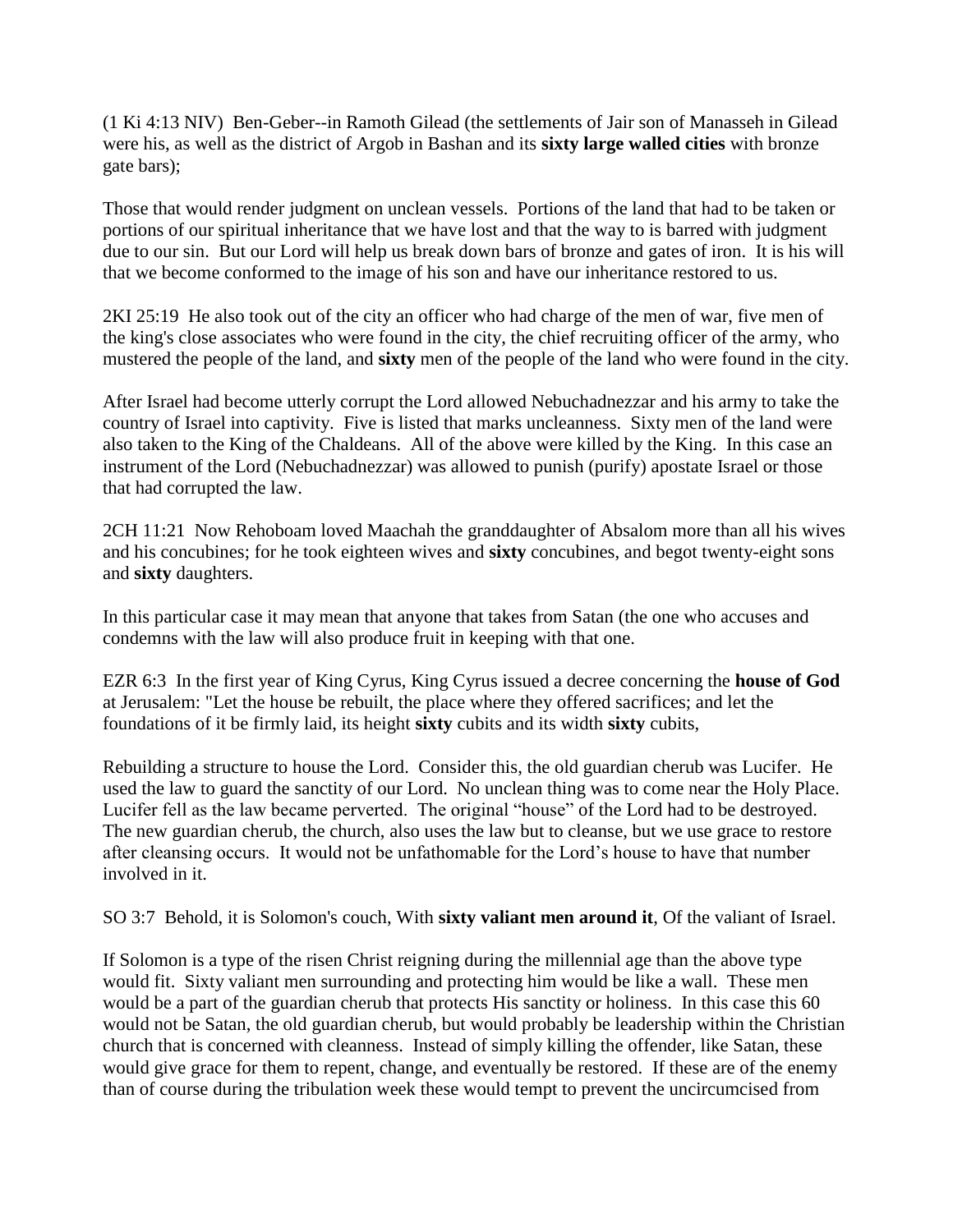approaching the Lord. Our Lord does use the evil one to deceive all that have not been called to become His.

SO 6:8 There are sixty queens And eighty concubines, And virgins without number.

In listing those close to the "King of Kings" we see sixty associated with queens. These are wives of the King. Though this number has a negative connotation when it is associated with Satan it has a positive connotation when associated with those of the Lord that would recognize that our Lord wants those close to him to be Holy. These queens would be ever so careful regarding the sanctity of those that would be brought close to their husband. Eighty marks those that have a strong regard for giving the grace that Christ bought on the cross to allow growth in the area of change.

(1 Ki 4:22 NIV) Solomon's daily provisions were thirty cors of fine flour and sixty cors of meal, Part of his diet. Taking in "unclean" food . Understand that due to the sacrifice of Jesus Christ each of us that was unclean is now clean if we repent. Remember Peter being told to eat "unclean" animals? Solomon is a type of the end time Christ reigning during the millennial kingdom taking in the great end times harvest. The one who refines by fire is Satan. He is the one who crushes the pots (Christians) so that they might look in the mirror and see what they really are for the purpose of repentance. This job can also be done by mature Christians in a more gentle manner but usually enemy is used just for the believer that has fallen away in sin. This refining fire causes the runaway to repent in great pain and turn back.

(1 Ki 6:2 NIV) The temple that King Solomon built for the LORD was sixty cubits long, twenty wide and thirty high.

(2 Chr 3:3 NIV) The foundation Solomon laid for building the temple of God was sixty cubits long and twenty cubits wide (using the cubit of the old standard).

The building of this temple is really the building of the living temple of flesh; that is the bride. 60 or Satan is the old guardian cherub that originally protected the sanctity of our Lord from the intrusion of unclean individuals. He is still allowed to refine the saints by testing them, rendering them fit for placement in the temple building. He will be replaced however, with one who judges and confronts with different motives.

**\_\_\_\_\_\_\_\_\_\_\_\_\_\_\_\_\_\_\_\_\_\_\_\_\_\_\_\_\_\_\_\_\_\_\_\_\_\_\_\_\_\_\_\_\_\_\_\_\_\_\_\_\_\_\_\_\_\_\_\_\_\_\_\_\_\_\_\_\_\_\_\_\_\_\_\_\_\_\_\_**

### **66**

(Lev 12:5 NIV) If she gives birth to a daughter, for two weeks the woman will be unclean, as during her period. Then she must wait sixty-six days to be purified from her bleeding.

Time to have the unclean taken away? A time period to have iniquity removed by testing and trials?

(Gen 46:26 NIV) All those who went to Egypt with Jacob--those who were his direct descendants, not counting his sons' wives--numbered sixty-six persons. These individuals were by no means clean. These  $\&$  all their children spent time in that fiery furnace = Egypt. Their descendants became undisciplined, unclean, & quite ignorant of the Lord and were held in bondage & captivity. The apostasy of the people increased as they forgot their lord and accepted the ways of the nation in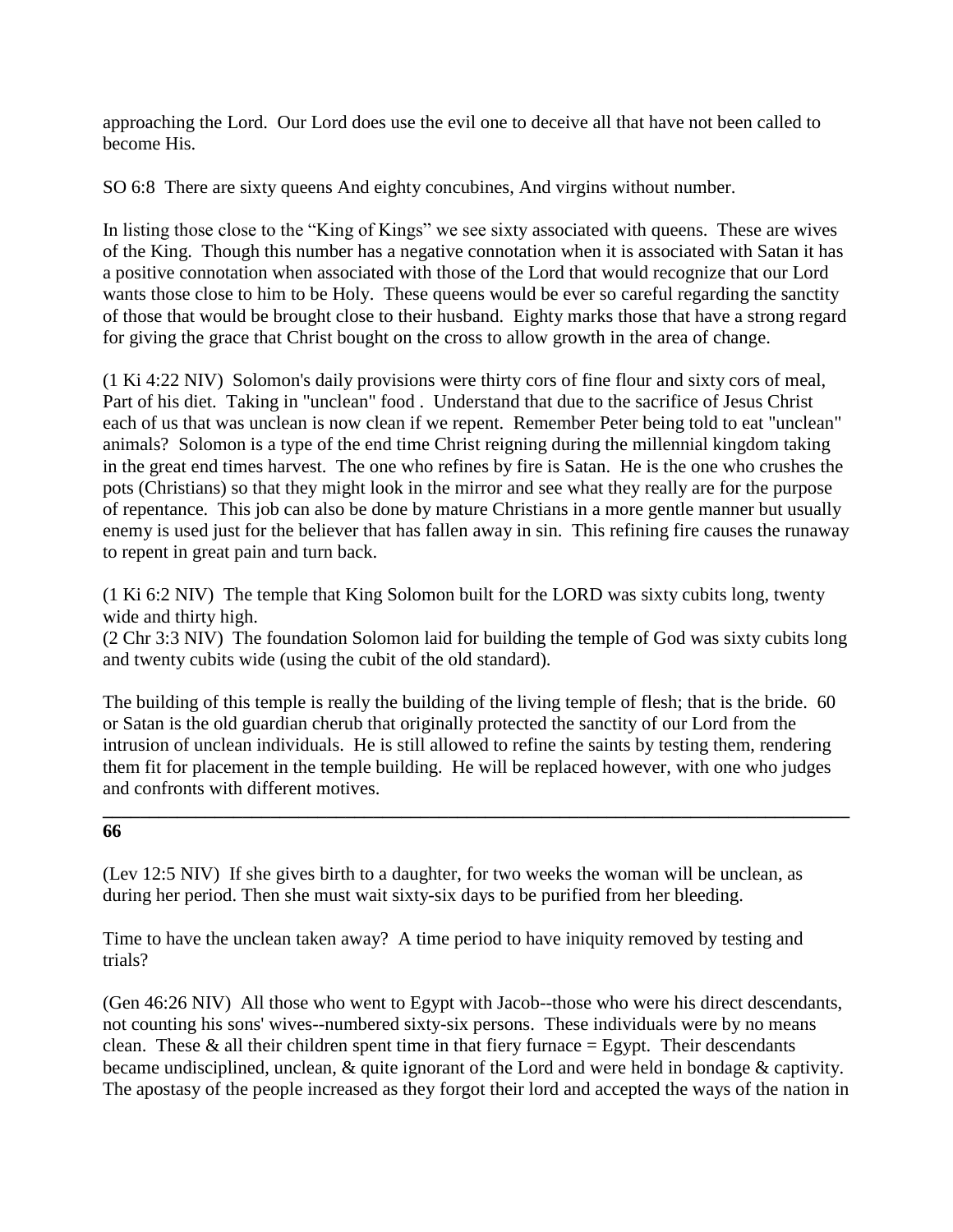which they lived. Their ruler, Pharaoh, treated them harshly and instilled in them a desire to be free of the tyranny. Placing them under the rule of the one who acts as a refining fire begins the process of coming free as he/it makes them so miserable they are ready to move on.

Sometimes our Lord allows each of us to continue in our sin until we are revolted by it. We come to hate ourselves and the consequences of our bad decisions falling on our heads so that finally we are driven to turn to our Lord. The Hebrews were ready to turn to a "savior" when Moses was sent to them.

We must also consider that the Bible we read consists of 66 books. When you read it are you often convicted of your uncleanness? Is it not a mirror that causes you to wash or come clean through the act of repentance?

# **600 Consequences – The continual misery of choosing sin driving us toward a savior?** The alternative is death by destruction

**\_\_\_\_\_\_\_\_\_\_\_\_\_\_\_\_\_\_\_\_\_\_\_\_\_\_\_\_\_\_\_\_\_\_\_\_\_\_\_\_\_\_\_\_\_\_\_\_\_\_\_\_\_\_\_\_\_\_\_\_\_\_\_\_\_\_\_\_\_\_\_\_\_\_\_\_**

Gen 7:6 NIV) Noah was **six hundred years old when the floodwaters came** on the earth.

There was significant apostasy in the land. The Lord was grieved that he made man. Call it wrath or a cleansing of the earth but he destroyed all that were unclean. Call it the consequences of rebellion to God. Jonah being placed in the belly of a great fish that was at the bottom of the sea is another type of the expression of the purpose of 600. The consequences following his rebellious decision to disobey the Lord led to being placed in a position of great travail that changed his mind.

The Lord could have chosen to do this when Noah was 599 years old. It seems that the fullness of apostasy or sin had grown until the Lord had to act upon it. Floodwaters are acting to enforce the mandate of the law with the Lord's wrath expressed as punishment for sin or death.

(Gen 7:11 NIV) In the **six hundredth** year of Noah's life, on the seventeenth day of the second month--on that day all the springs of the great deep burst forth, and the **floodgates** of the heavens were opened.

Wrath born out of judgment for sin fell on an apostate world. This could be a type of what occurs at the end of this age when in Revelation we are shown seven bowls of wrath poured out on an unrepentant world. Our Lord's wrath will fall shortly after the seventh seal is broken at the end of this age.

(Gen 8:13 NIV) By the first day of the first month of Noah's six hundred and first year, the water had dried up from the earth. Noah then removed the covering from the ark and saw that the surface of the ground was dry.

The ark served as a place of refuge from the Lord's wrath so to speak as it sat on/above the sea. At the end of this age our Lord and all that are His are shown to be standing on the crystal sea as His wrath is poured out. When His wrath subsided they left the ark. Jesus is our refuge. He has provided a covering for us as well that we might hide from the Law as we work out our salvation with fear and trembling. Those of the world have no such refuge. At the end of this age after His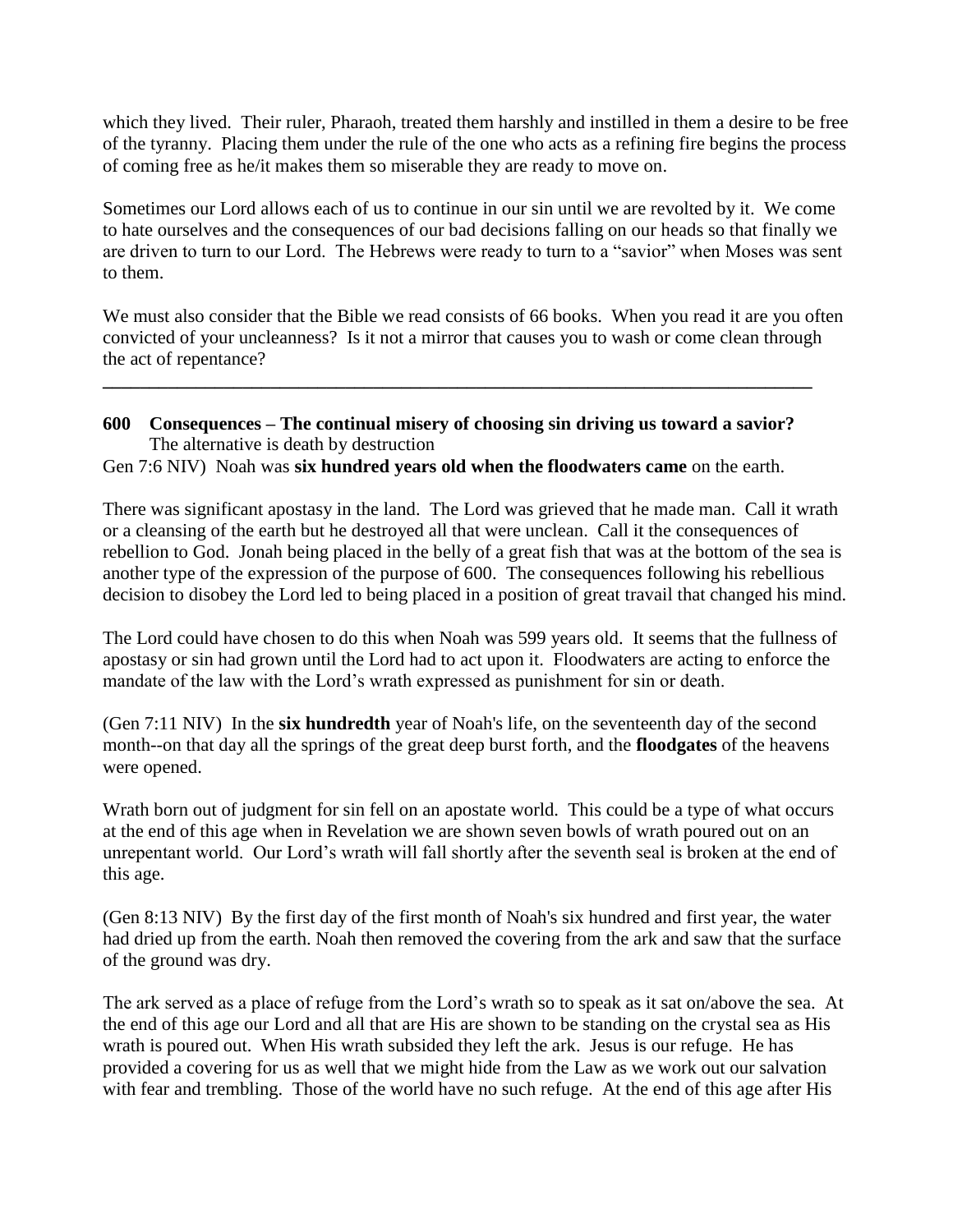wrath falls there will be a new age in which to celebrate and continue to be formed/completed into a perfect bride for our Lord.

(Judg 18:11 NIV) Then **six hundred** men from the clan of the Danites, armed for battle, set out from Zorah (a place of wasps) and Eshtaol (narrow pass or cleft). (Judg 18:17 NIV) The five men who had spied out the land went inside and took the carved image, the ephod, the other household gods and the cast idol while the priest and the **six hundred** armed men stood at the entrance to the gate.

Dan is quite often associated with uncleanness and the serpent. It is a tribe that lost its position in the protective wall that surrounds our Lord. In these passages they are portrayed as sinful and are taking measures into their own hands to take "their land". The lord is not involved in this. The names of the two towns may be important as together their names imply that wasps are coming out from their home (a cleft). The Lord occasionally sends the "hornet or wasps" after those that need convincing. They sting and hurt much like the type the number six hundred symbolically signifies.

(Exo 14:7 NIV) He took **six hundred** of the best chariots, along with all the other chariots of Egypt, with officers over all of them.

Six hundred here marks the top enforcers of Pharaoh's realm. The individuals that will attempt to subjugate the Lord's people again. These seem to indicate those that hold in bondage or captivity. They cause great pain to those subject to them.

A young Christian is in much the same boat. He accepts what Christ did for him and is forgiven for his sins. The enemy (60) is allowed to continue to test, tempt, and accuse the new individual. This occurs over and over and little by little as the new Christian is shown his weakness and repents, he grows stronger and lets' go of his sinful behavior. This is the release from 600 into the freedom of 800 which stands for restoration to freedom & joy.

(1 Sam 17:7 NIV) His spear shaft was like a weaver's rod, and its iron point weighed **six hundred** shekels. His shield bearer went ahead of him.

Iron - justice dispensed by (in this case) an unclean individual. Perhaps justice as pronounced by the Law. Grace circumvents it. The law is not unclean but it has no compassion. Consequences for giving in to temptation might also go with this number.

(1 Ki 10:16 NIV) King Solomon made two hundred large shields of hammered gold; **six hundred** bekas of gold went into each shield.

A multiple of six again associated with gold. A contrast of uncleanness or judgment thwarted with righteousness. or righteousness brought out of an unclean situation. Like the six loaves sitting on the gold table. In any case we know our Lord through the use of the refining fire can produce a gold so pure as to contain no unrighteousness at all (Gold of Ophir) for some of His saints. These would be those called to be very close to Him. Essentially what the scripture above implies is: those called to be great righteous (gold) intercessors (200) for mercy and grace (the shields) they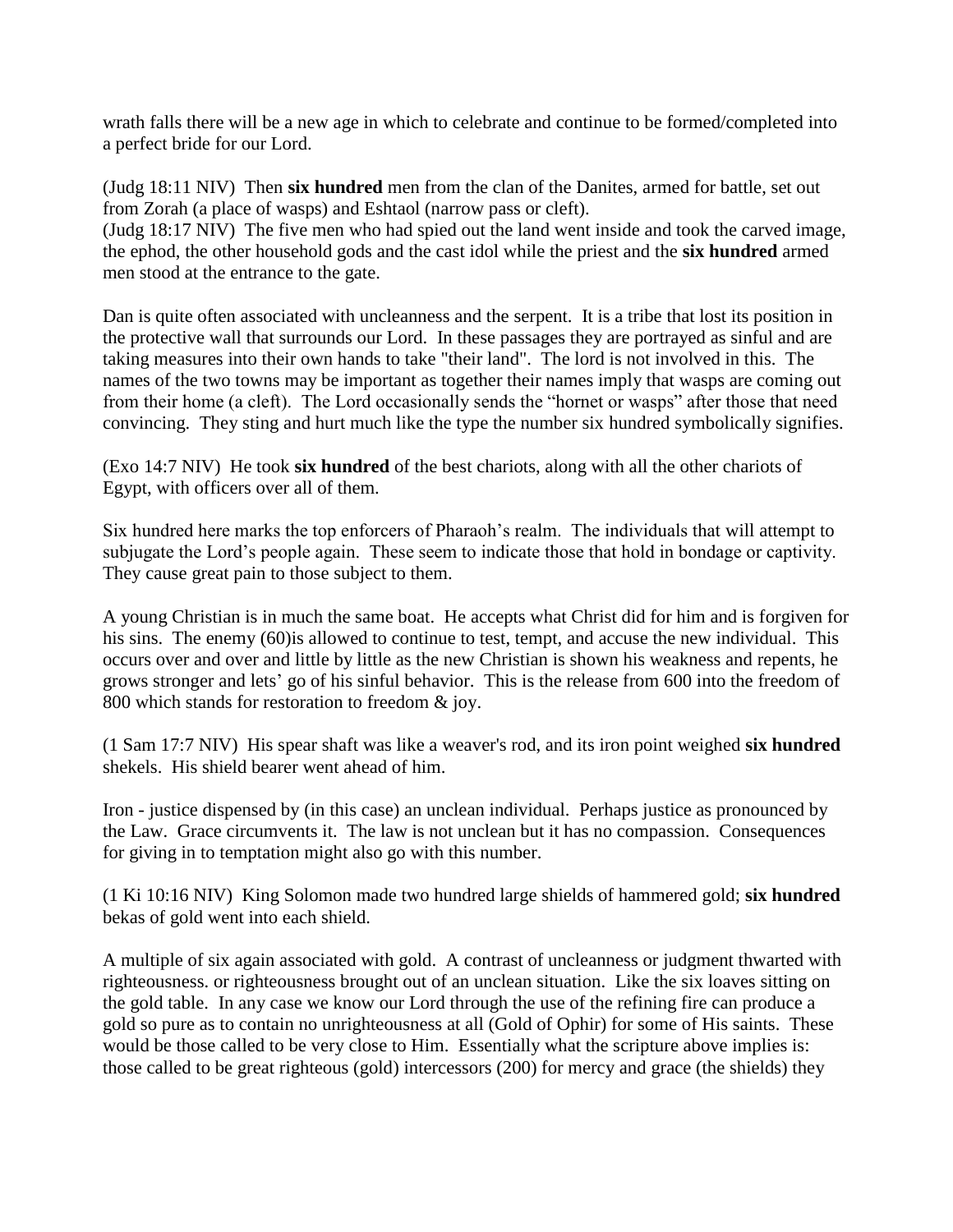would have previously endured significant **testing in the fire of adversity** (600) to produce this amount of righteousness (gold) to be such great intercessors.

(1 Ki 10:29 NIV) They imported a chariot from Egypt for **six hundred shekels of silver**, and a horse for a hundred and fifty. They also exported them to all the kings of the Hittites and of the Arameans.

Egypt is a symbol of the unclean secular world, a portion of which is redeemed with the blood of Christ. Silver = redemption. Quite often the salvation experience results from terrible consequences of sin being visited upon a sinful individual. Their lives become so totally painful that they will turn to Christ for relief. Not only the Lord but those that are mature of the church may turn those that have backslidden over to those that are evil or the evil one so that their spirits may be saved on the Lord's day (1 Co 5:5, 1 Ti 1:20).

(1 Chr 21:25 NIV) So David paid Araunah **six hundred shekels of gold** for the site.

Payment for an altar for sacrifice so that blood can cover uncleanness leading to maturation of righteousness? Amount of payment. Six and gold again. Righteousness derived from & by those that refine and hold captive to sin. Our Savior accepted the full brunt of those that would hold captive and inflict terror so that you might come free. Why would you desire to return to them again?

(2 Chr 3:8 NIV) He built the Most Holy Place, its length corresponding to the width of the temple- -twenty cubits long and twenty cubits wide. He overlaid the inside with **six hundred talents of fine gold.** 

Righteousness derived from something that at first was unclean.

Cleanness resulting from refining by those of the evil one continuing to tempt and take temporarily into bondage. Righteousness being derived from testing and tempting by those of the evil one or the fire of God.

Let me put this scenario past you one last time.

Peter was so sure he would be able to die for Jesus that he corrected Jesus. Technically he was telling God that he knew himself better than God did. Jesus told Peter "Satan has asked to sift you." Jesus allowed the testing to occur because it was necessary! Peter did not receive the truth from Christ so he was put in a situation to be shown the truth by one far less compassionate. It was a lesson designed to have a lasting effect.

Satan engineered a situation that caused Peter to fear for his life. During this process he had three individuals ask Him questions that might endanger him depending on his response. This is the meaning of the number 60. Peter three times denied Christ this is the meaning of the number 6. After his third denial Jesus look straight at him & later when he was questioned by Jesus as they walked along the sea of Galilee Peter saw himself in the mirror and he saw the work of 600, his bondage to fear for self superceded his love for Christ.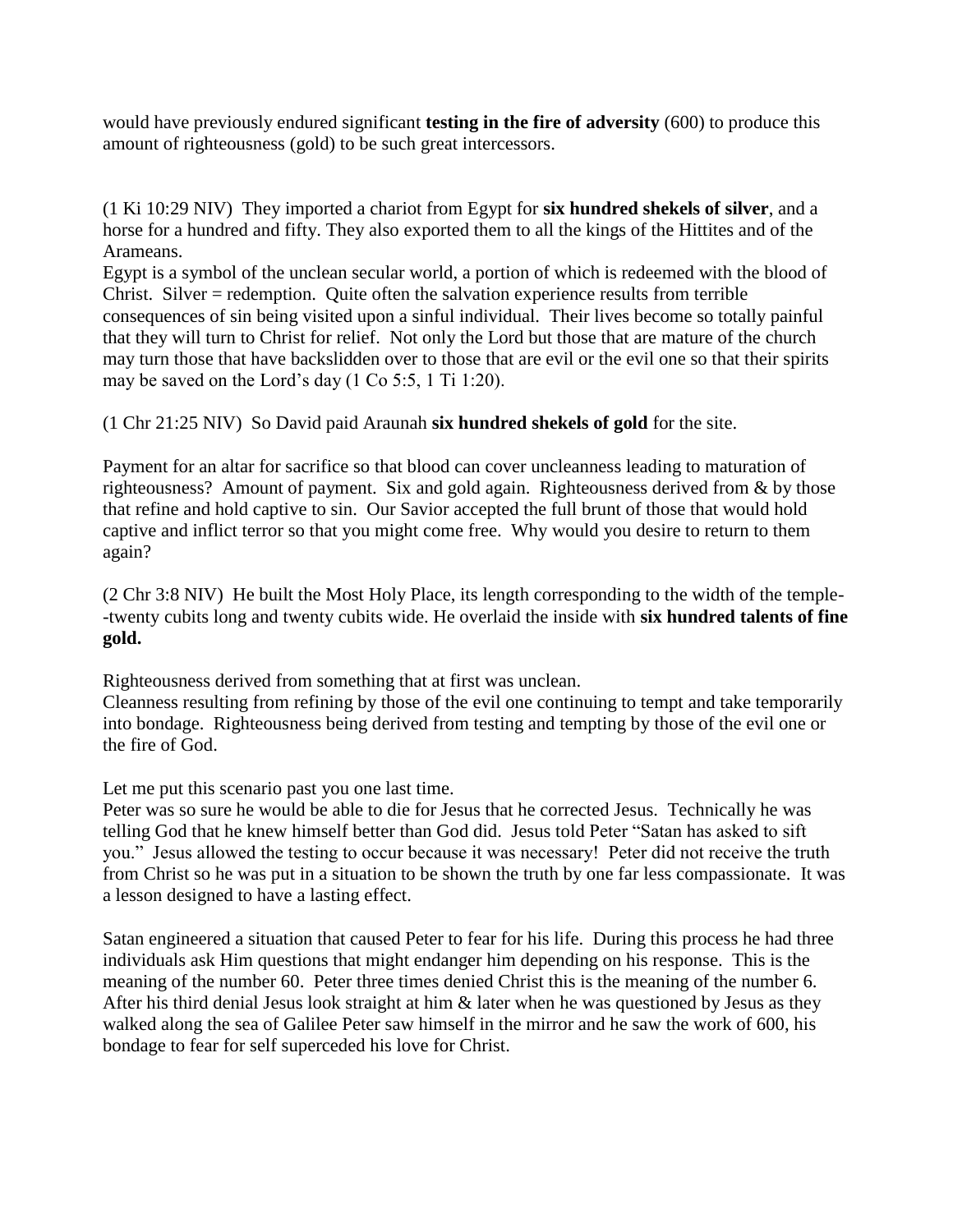Now my reader can you now see how righteousness can be derived from the one who is designed to refine by fire? Please remember that at the end of this age the furnace will be heated seven times hotter! Out of the tribulation week will come the finest Christians of this age.

**\_\_\_\_\_\_\_\_\_\_\_\_\_\_\_\_\_\_\_\_\_\_\_\_\_\_\_\_\_\_\_\_\_\_\_\_\_\_\_\_\_\_\_\_\_\_\_\_\_\_\_\_\_\_\_\_\_\_\_\_\_\_\_\_\_\_\_\_\_\_\_\_\_\_\_\_\_\_\_**

Rev 13:18 This calls for wisdom. If anyone has insight, let him calculate the number of the beast, for it is man's number. His number is **666**.

And what is his purpose? See below.

- 6 The time necessary for iniquity to be purged by giving a sinner the gift of seeing and hating his sin so as to bring repentance  $= 8$ .
- 60 The one who is full of pride and directs the enslavement of others. The accuser or tester of fine metals. The one who is used to express the wrath or punishment resulting from God's judgment. This individual and all that belong to him will be sacrificed during the process of refining (preparing) others for the Kingdom of God. This individual, acting as the law, holds up the mirror to a sinner and reveals weak nesses.
- 66 Marks those that must enter a place or situation for a time period so that inequity might be revealed and then (for a believer) taken away.
- 600 Those that refuse to accept what the Lord has done for them. Those that would maintain bondage even for those that the Lord is calling out of it. These also are used as instruments by our Lord to punish & exact justice for iniquity. For a believer these teach us to truly hate what sin is and the affects it has on people. Compassion for others in similar straits is derived from feeling consequences, much pain and suffering , of being under the dominion of 600. Remember those that have been forgiven much love much (Luke 7:47).

Nevertheless our Lord has shown he is able to redeem many from the camp of the enemy and make them fit for his camp. Please note that individuals marked with this number are actually in opposition to the work of the Lord but he, still being sovereign, is able to use them as he sees fit to perpetuate the refining process for the good of His people. These enemies are helpless before him. Jesus was charged six times with having a demon. Those with the number actually accuse those of the Lord of having one. Jesus does actually have the power to use all those bound for hell to bring forth righteousness in his people. This type of opposition must be understood as it will be a popular way of attacking the saints during the time of tribulation.

**\_\_\_\_\_\_\_\_\_\_\_\_\_\_\_\_\_\_\_\_\_\_\_\_\_\_\_\_\_\_\_\_\_\_\_\_\_\_\_\_\_\_\_\_\_\_\_\_\_\_\_\_\_\_\_\_\_\_\_\_\_\_\_\_\_\_\_\_\_\_\_\_\_\_\_\_\_\_\_\_**

Study 2 Kings11. : 2 Chron. 23 The six years of Athaliah's Reign.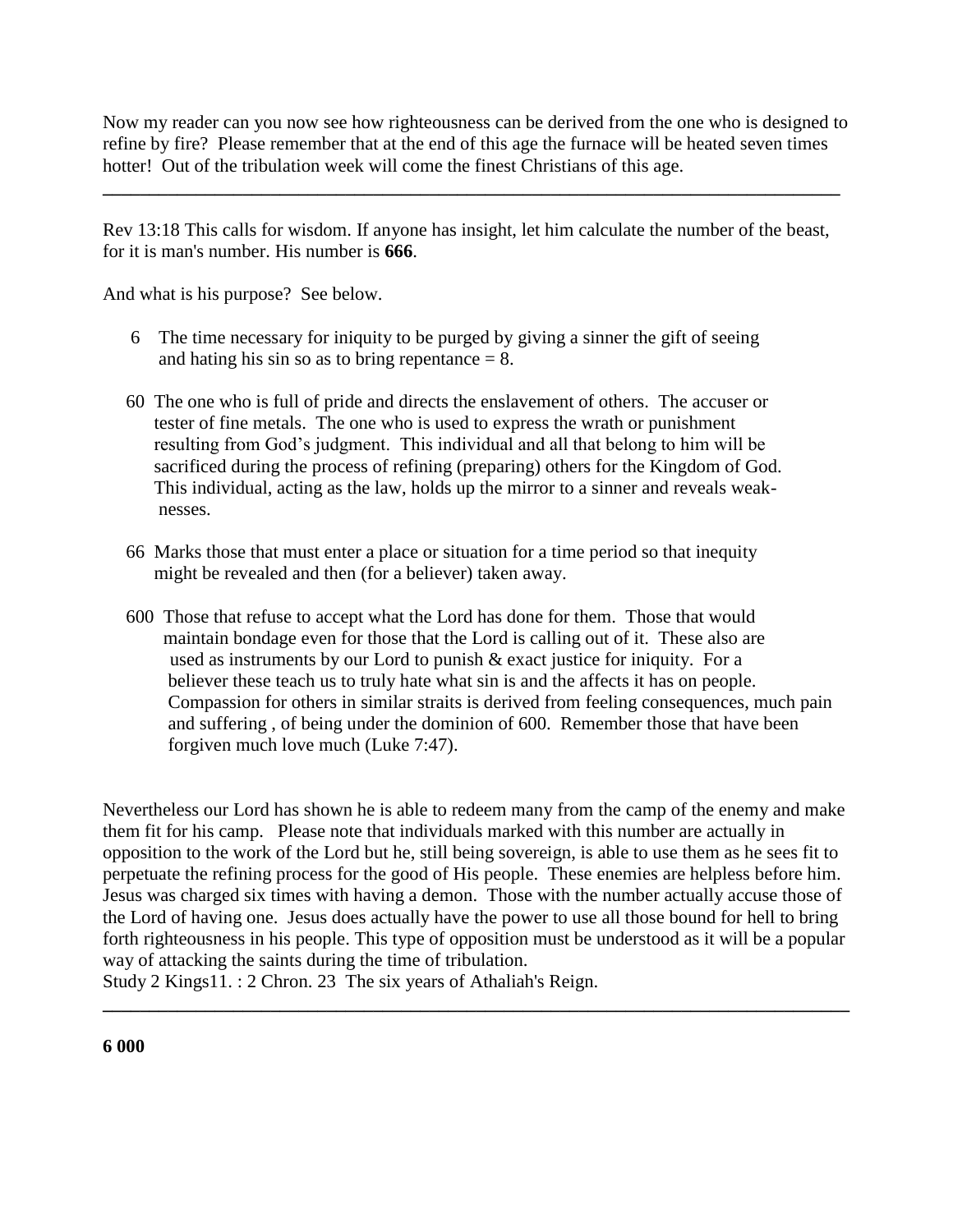(2 Ki 5:5 NIV) "By all means, go," the king of Aram replied. "I will send a letter to the king of Israel." So Naaman left, taking with him ten talents of silver, **six thousand** shekels of gold and ten sets of clothing.

Naaman from Babylon, a gentile, carrying a gift (a payment for redemption?) I would state that these gifts are tantamount to repentance for recognized uncleanness that he wanted to get rid of. The process of showing the mirror to Naaman (6) authorized by God (1000) had done its work bring about a repentance (gold – a righteous act) for iniquity. The clothing is viewed as from the enemy and it is a covering of the world. He will give it away and be clothed with the blood of Christ, an acceptable covering given by the Lord's authority (10) entirely by grace.

When we repent we can take advantage of the Blood of Christ. We trade our uncleanness for his righteousness. A multiple of a thousand often points to our Lord's will being expressed regarding the meaning of an ordinal number like six. In this case possibly it might mean our Lord desires that Naaman's uncleanness (6), which he is aware of, be taken from him and he be given righteousness in exchange (gold).

(1 Chr 23:4 NIV) David said, "Of these, **twenty-four** thousand are to supervise the work of the temple of the LORD and **six thousand** are to be officials and judges.

We have a multiple of 24. These are those that the Lord has ordained that will rule and reign with Him. These individuals that are officials and judges have received their righteousness from being brought through a time of purging by those of the evil one. They stand cleansed of their sin by authority of their Lord. Another possible interpretation is that our Lord has authorized (1000) these individuals that have already been cleansed by Him to officiate over the removal of sin of others as an act of love for the purpose of restoration.

(Job 42:12 NIV) The LORD blessed the latter part of Job's life more than the first. He had fourteen thousand sheep, six thousand camels, a thousand yoke of oxen and a thousand donkeys.

This is a portrait of the end of the age of the Messianic Jews being given double back.

Do you remember that Job was given back double after he prayed for the three that accused and condemned him? Six thousand camels may represent a significant amount of secular people coming to the fold to be redeemed or that they are authorized by the Lord to bring forth cleanness in others by holding the mirror up to them. Another view is that these individuals are mature Christians that have power to take those of the evil one and use them for cleansing of those younger than themselves.

**\_\_\_\_\_\_\_\_\_\_\_\_\_\_\_\_\_\_\_\_\_\_\_\_\_\_\_\_\_\_\_\_\_\_\_\_\_\_\_\_\_\_\_\_\_\_\_\_\_\_\_\_\_\_\_\_\_\_\_\_\_\_\_\_\_\_\_\_\_\_\_\_\_\_\_\_\_\_\_\_**

### **60 000**

### (2 Chr 12:3 NIV)

 Because they had been unfaithful to the LORD, Shishak king of Egypt attacked Jerusalem in the fifth year of King Rehoboam. 3 With **twelve hundred** chariots and **sixty thousand** horsemen and the innumerable troops of Libyans, Sukkites and Cushites that came with him from Egypt,